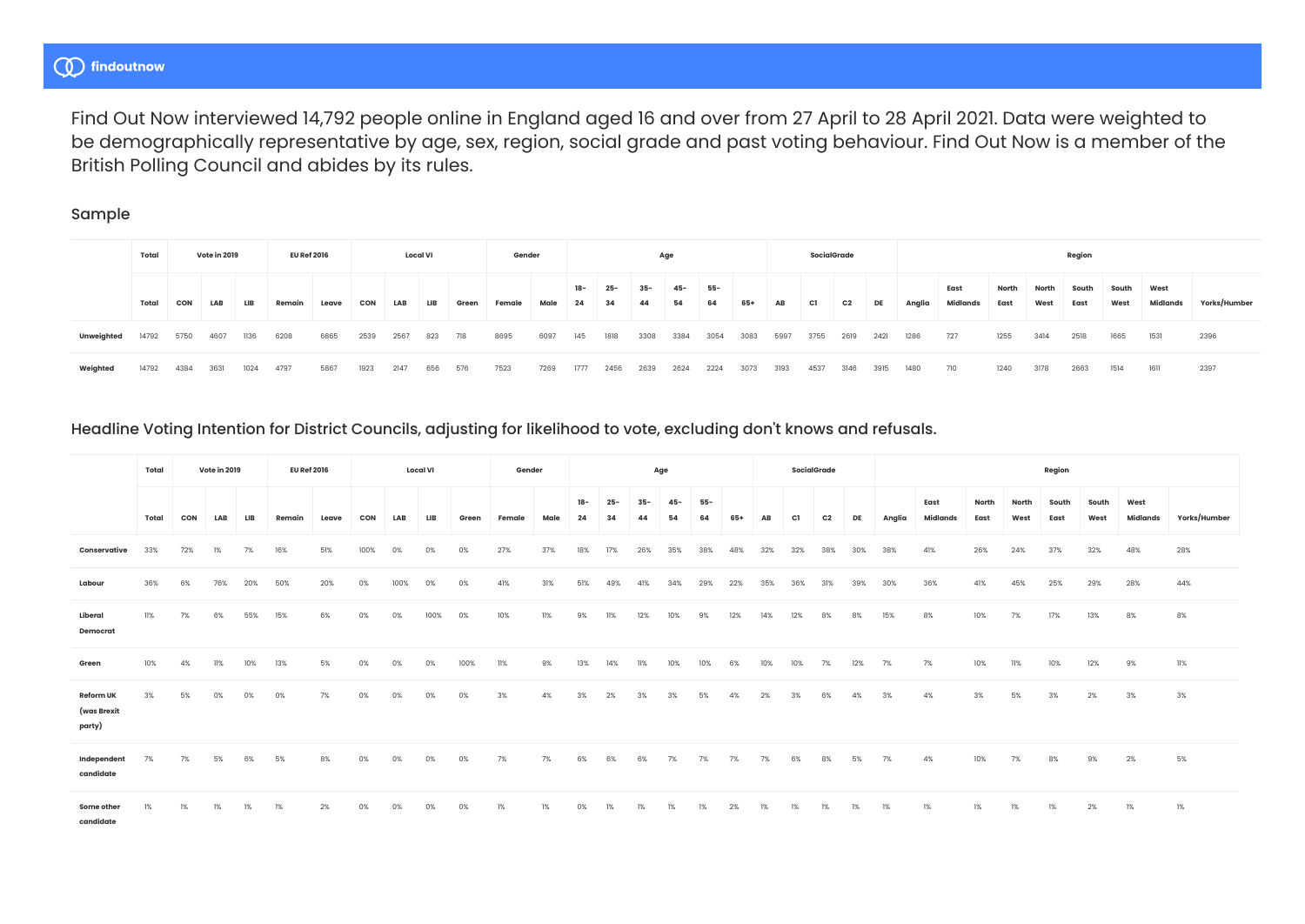Q1 There are local elections coming up on 6 May to elect district councillors for {{DISTRICT}}. How likely would you be to vote on a scale from 0 to 10? (10 - certain to vote, 0 - certain not to vote)

|                            | Total |     | Vote in 2019 |            | <b>EU Ref 2016</b> |       |            |     | <b>Local VI</b> |       | Gender |      |           |              |              | Age          |             |     |     |     | <b>SocialGrade</b> |     |        |                  |               |               | Region        |               |                  |              |
|----------------------------|-------|-----|--------------|------------|--------------------|-------|------------|-----|-----------------|-------|--------|------|-----------|--------------|--------------|--------------|-------------|-----|-----|-----|--------------------|-----|--------|------------------|---------------|---------------|---------------|---------------|------------------|--------------|
|                            | Total | CON | LAB          | <b>LIB</b> | Remain             | Leave | <b>CON</b> | LAB | LIB             | Green | Female | Male | 18-<br>24 | $25 -$<br>34 | $35 -$<br>44 | $45 -$<br>54 | $55-$<br>64 | 65+ | AB  | C1  | C <sub>2</sub>     | DE  | Anglia | East<br>Midlands | North<br>East | North<br>West | South<br>East | South<br>West | West<br>Midlands | Yorks/Humber |
| 0 – certain<br>not to vote | 18%   | 7%  | 6%           | 5%         | 7%                 | 13%   | 0%         | 0%  | 0%              | 0%    | 18%    | 19%  | 15%       | 23%          | 21%          | 21%          | 18%         | 12% | 12% | 15% | 22%                | 25% | 17%    | 19%              | 18%           | 18%           | 19%           | 18%           | 20%              | 19%          |
| $\mathbf{1}$               | 2%    | 2%  | 2%           | 1%         | 2%                 | 2%    | 0%         | 0%  | 0%              | 0%    | 2%     | 2%   | 4%        | 3%           | 3%           | 2%           | 2%          | 1%  | 2%  | 3%  | 2%                 | 2%  | 3%     | 2%               | 1%            | 2%            | 2%            | 2%            | 3%               | 3%           |
| $\overline{2}$             | 3%    | 2%  | 1%           | 2%         | 1%                 | 2%    | 0%         | 0%  | 0%              | 0%    | 3%     | 2%   | 4%        | 4%           | 4%           | 2%           | 2%          | 1%  | 2%  | 2%  | 3%                 | 3%  | 3%     | 3%               | 2%            | 2%            | 3%            | 2%            | 4%               | 2%           |
| $\overline{\mathbf{3}}$    | 2%    | 2%  | 2%           | 2%         | 2%                 | 2%    | 0%         | 0%  | 0%              | 0%    | 3%     | 2%   | 3%        | 3%           | 3%           | 3%           | 2%          | 1%  | 2%  | 3%  | 2%                 | 2%  | 3%     | 4%               | 2%            | 3%            | 2%            | 3%            | 2%               | 2%           |
| $\overline{a}$             | 1%    | 1%  | 2%           | 1%         | 1%                 | 1%    | 0%         | 0%  | 0%              | 0%    | 1%     | 2%   | 1%        | 2%           | 2%           | 2%           | 2%          | 1%  | 2%  | 1%  | 1%                 | 1%  | 1%     | 0%               | 2%            | 1%            | 2%            | 1%            | 2%               | 2%           |
| 5                          | 6%    | 5%  | 4%           | 4%         | 4%                 | 5%    | 0%         | 0%  | 0%              | 0%    | 6%     | 6%   | 4%        | 6%           | 8%           | 7%           | 5%          | 4%  | 5%  | 6%  | 7%                 | 6%  | 7%     | 7%               | 5%            | 6%            | 7%            | 5%            | 6%               | 5%           |
| 6                          | 2%    | 2%  | 2%           | 2%         | 2%                 | 2%    | 0%         | 0%  | 0%              | 0%    | 2%     | 2%   | 3%        | 2%           | 2%           | 2%           | 2%          | 1%  | 2%  | 2%  | 2%                 | 2%  | 1%     | 2%               | 2%            | 2%            | 2%            | 3%            | 1%               | 3%           |
| $\overline{7}$             | 3%    | 4%  | 5%           | 4%         | 4%                 | 3%    | 0%         | 0%  | 0%              | 0%    | 4%     | 3%   | 6%        | 5%           | 4%           | 3%           | 3%          | 2%  | 5%  | 3%  | 3%                 | 3%  | 3%     | 2%               | 3%            | 3%            | 4%            | 5%            | 5%               | 4%           |
| 8                          | 5%    | 5%  | 6%           | 4%         | 5%                 | 5%    | 7%         | 9%  | 6%              | 6%    | 5%     | 5%   | 4%        | 6%           | 6%           | 5%           | 4%          | 3%  | 6%  | 6%  | 4%                 | 3%  | 5%     | 4%               | 5%            | 5%            | 5%            | 4%            | 6%               | 4%           |
| 9                          | 5%    | 5%  | 7%           | 9%         | 7%                 | 5%    | 6%         | 9%  | 9%              | 12%   | 5%     | 5%   | 8%        | 4%           | 5%           | 4%           | 5%          | 4%  | 6%  | 5%  | 4%                 | 4%  | 6%     | 5%               | 4%            | 4%            | 5%            | 6%            | 4%               | 6%           |
| 10 - certain<br>to vote    | 44%   | 61% | 58%          | 61%        | 58%                | 52%   | 87%        | 82% | 85%             | 82%   | 41%    | 47%  | 34%       | 29%          | 35%          | 41%          | 50%         | 66% | 50% | 48% | 39%                | 37% | 43%    | 40%              | 50%           | 49%           | 41%           | 44%           | 38%              | 42%          |
| Don't know                 | 7%    | 4%  | 4%           | 3%         | 4%                 | 5%    | 0%         | 0%  | 0%              | 0%    | 8%     | 5%   | 11%       | 9%           | 6%           | 7%           | 5%          | 3%  | 5%  | 5%  | 8%                 | 8%  | 7%     | 10%              | 7%            | 5%            | 7%            | 7%            | 7%               | 6%           |
| Prefer not to<br>say       | 2%    | 1%  | 2%           | 2%         | 2%                 | 1%    | 0%         |     |                 |       | 2%     | 1%   | 4%        | 3%           | 2%           | 1%           | 1%          | 1%  | 2%  | 2%  | 2%                 | 2%  | 2%     | 3%               | 1%            | 2%            | 2%            | 1%            | 2%               | 2%           |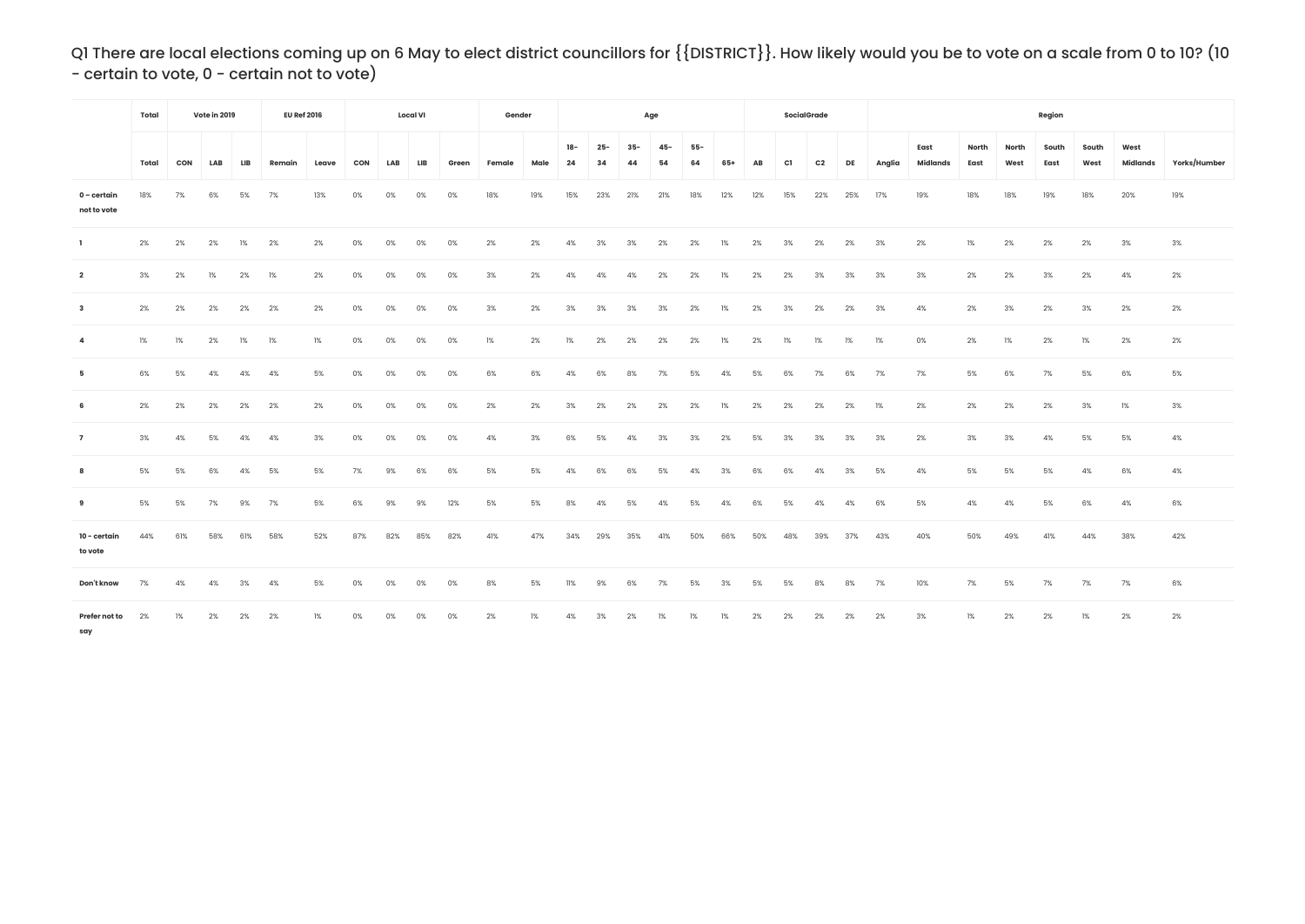## Q2 In the local elections for district councillors of {{DISTRICT}}, which party do you intend to vote for? (In multi-member seats, please choose the party you most prefer.)

|                                           | Total |     | Vote in 2019 |     | <b>EU Ref 2016</b> |       |     |      | <b>Local VI</b> |       | Gender |      |             |              |              | Age          |             |     |     |     | SocialGrade |     |        |                         |               |               | Region        |               |                  |              |
|-------------------------------------------|-------|-----|--------------|-----|--------------------|-------|-----|------|-----------------|-------|--------|------|-------------|--------------|--------------|--------------|-------------|-----|-----|-----|-------------|-----|--------|-------------------------|---------------|---------------|---------------|---------------|------------------|--------------|
|                                           | Total | CON | LAB          | LIB | Remain             | Leave | CON | LAB  | LIB             | Green | Female | Male | $18-$<br>24 | $25 -$<br>34 | $35 -$<br>44 | $45 -$<br>54 | $55-$<br>64 | 65+ | AB  | C1  | C2          | DE  | Anglia | East<br><b>Midlands</b> | North<br>East | North<br>West | South<br>East | South<br>West | West<br>Midlands | Yorks/Humber |
| Labour                                    | 19%   | 4%  | 57%          | 13% | 34%                | 12%   | 0%  | 100% | 0%              | 0%    | 21%    | 18%  | 33%         | 22%          | 20%          | 16%          | 16%         | 14% | 22% | 21% | 15%         | 19% | 16%    | 19%                     | 23%           | 26%           | 13%           | 15%           | 15%              | 22%          |
| Liberal<br>Democrat                       | 6%    | 5%  | 5%           | 35% | 10%                | 4%    |     | 0%   | 100%            | 0%    | 5%     | 6%   | 6%          | 5%           | 6%           | 5%           | 5%          | 8%  | 9%  | 7%  | 4%          | 4%  | 8%     | 4%                      | 5%            | 4%            | 9%            | 7%            | 4%               | 4%           |
| Green                                     | 5%    | 2%  | 8%           | 6%  | 9%                 | 3%    | 0%  | 0%   | 0%              | 100%  | 6%     | 5%   | 8%          | 6%           | 5%           | 5%           | 5%          | 4%  | 6%  | 6%  | 4%          | 6%  | 4%     | 3%                      | 5%            | 6%            | 5%            | 6%            | 5%               | 6%           |
| <b>Reform UK</b><br>(was Brexit<br>party) | 2%    | 3%  | 0%           | 0%  | 0%                 | 4%    | 0%  | 0%   | 0%              | 0%    | 2%     | 2%   | 2%          | 1%           | 2%           | 2%           | 3%          | 3%  | 1%  | 1%  | 3%          | 2%  | 2%     | 2%                      | 2%            | 3%            | 2%            | 1%            | 2%               | 2%           |
| Independent<br>candidate                  | 4%    | 5%  | 4%           | 4%  | 4%                 | 5%    | 0%  | 0%   | 0%              | 0%    | 3%     | 4%   | 4%          | 3%           | 3%           | 4%           | 4%          | 5%  | 4%  | 4%  | 4%          | 3%  | 3%     | 2%                      | 6%            | 4%            | 4%            | 5%            | 1%               | 3%           |
| Some other<br>candidate                   | 1%    | 1%  | 1%           | 1%  | 0%                 | 1%    | 0%  | 0%   | 0%              | 0%    | 0%     | 1%   | 0%          | 0%           | 0%           | 1%           | 1%          | 1%  | 1%  | 1%  | 1%          | 1%  | 1%     | 1%                      | 1%            | 1%            | 1%            | 1%            | 0%               | 1%           |
| <b>Would not</b><br>vote                  | 17%   | 6%  | 4%           | 6%  | 7%                 | 12%   | 0%  | 0%   | 0%              | 0%    | 16%    | 18%  | 11%         | 21%          | 20%          | 20%          | 17%         | 11% | 11% | 14% | 20%         | 22% | 16%    | 18%                     | 13%           | 16%           | 16%           | 16%           | 19%              | 19%          |
| Don't know                                | 19%   | 15% | 13%          | 16% | 15%                | 18%   |     |      | 0%              | 0%    | 23%    | 14%  | 17%         | 27%          | 24%          | 21%          | 16%         | 9%  | 16% | 18% | 21%         | 20% | 20%    | 19%                     | 20%           | 15%           | 20%           | 21%           | 20%              | 19%          |
| Prefer not to<br>say                      | 10%   | 10% | 8%           | 14% | 11%                | 11%   |     |      |                 | 0%    | 11%    | 9%   | 8%          | 8%           | 8%           | 11%          | 12%         | 13% | 11% | 11% | 10%         | 9%  | 10%    | 11%                     | 10%           | 11%           | 10%           | 10%           | 8%               | 11%          |

### Predicted Council Results

Regression techniques were applied to the polling data to infer the winning party in each District Council

NOC = 'No overall control'

| <b>District</b>     | Current | Predicted | Commentary                     |
|---------------------|---------|-----------|--------------------------------|
| Adur                | NOC.    | NOC.      | Marginal - could go either way |
| <b>Amber Valley</b> | LAB     | CON       |                                |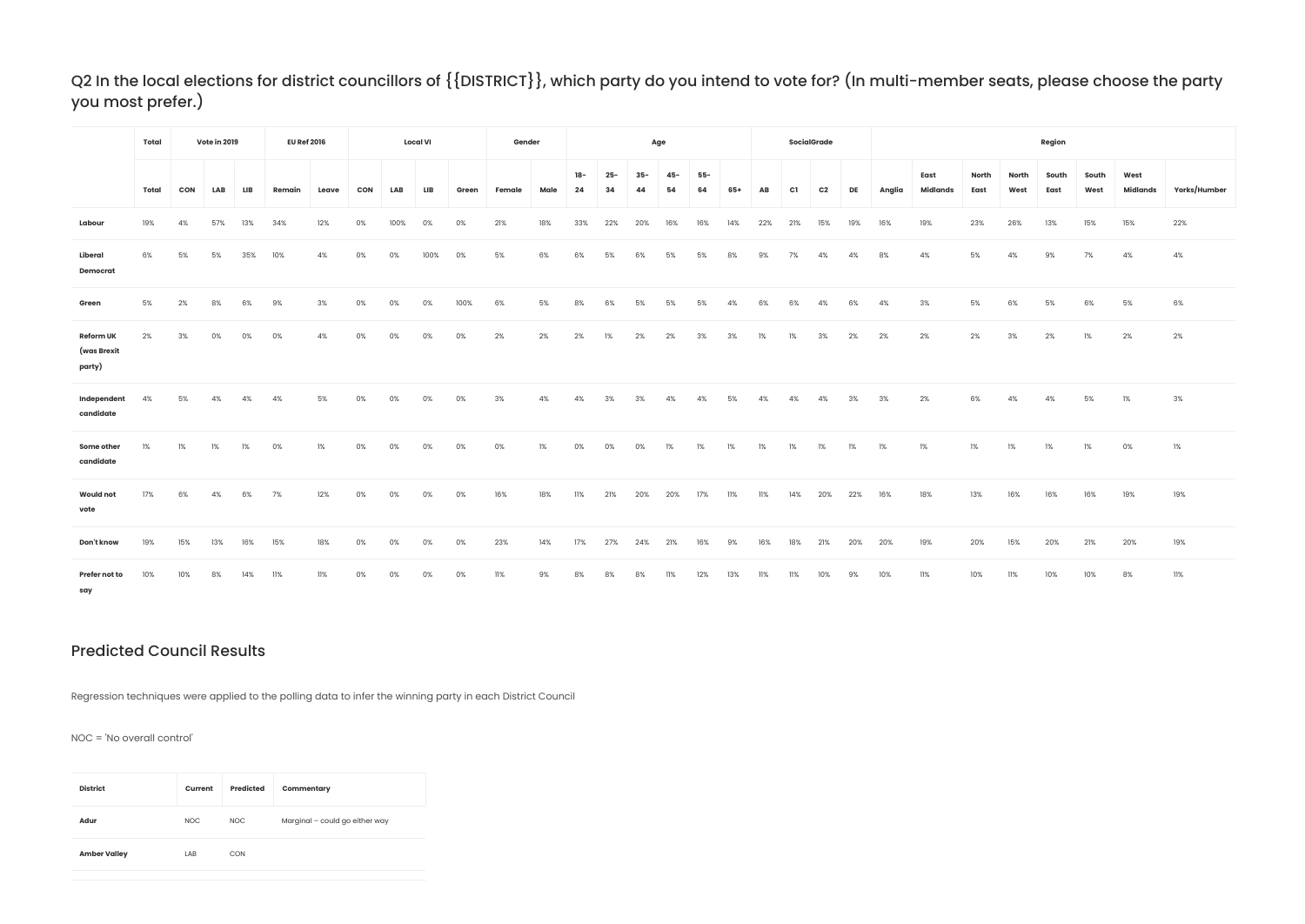| <b>District</b>              | Current    | Predicted  | Commentary                            |
|------------------------------|------------|------------|---------------------------------------|
| <b>Barnsley</b>              | LAB        | LAB        |                                       |
| <b>Basildon</b>              | <b>NOC</b> | CON        |                                       |
| <b>Basingstoke and Deane</b> | <b>NOC</b> | <b>NOC</b> | New boundaries - prediction uncertain |
| <b>Blackburn with Darwen</b> | LAB        | LAB        |                                       |
| <b>Bolton</b>                | <b>NOC</b> | <b>NOC</b> |                                       |
| <b>Bradford</b>              | LAB        | LAB        |                                       |
| <b>Brentwood</b>             | CON        | CON        |                                       |
| <b>Bristol</b>               | <b>NOC</b> | LAB        |                                       |
| <b>Broxbourne</b>            | CON        | CON        |                                       |
| <b>Buckinghamshire</b>       | <b>NOC</b> | CON        | New local authority                   |
| <b>Burnley</b>               | <b>NOC</b> | LAB        |                                       |
| <b>Bury</b>                  | LAB        | LAB        |                                       |
| Calderdale                   | LAB        | LAB        |                                       |
| Cambridge                    | LAB        | LAB        | New boundaries                        |
| <b>Cannock Chase</b>         | <b>NOC</b> | CON        |                                       |
| <b>Castle Point</b>          | CON        | CON        |                                       |
| Cheltenham                   | LIB        | LIB        |                                       |
| Cherwell                     | CON        | CON        |                                       |
| Chorley                      | LAB        | LAB        | New boundaries                        |
| Colchester                   | <b>NOC</b> | <b>NOC</b> |                                       |
| Cornwall                     | <b>NOC</b> | CON        | New boundaries - prediction uncertain |
| Coventry                     | LAB        | LAB        |                                       |
| Crawley                      | <b>NOC</b> | CON        |                                       |
| Derby                        | <b>NOC</b> | <b>NOC</b> |                                       |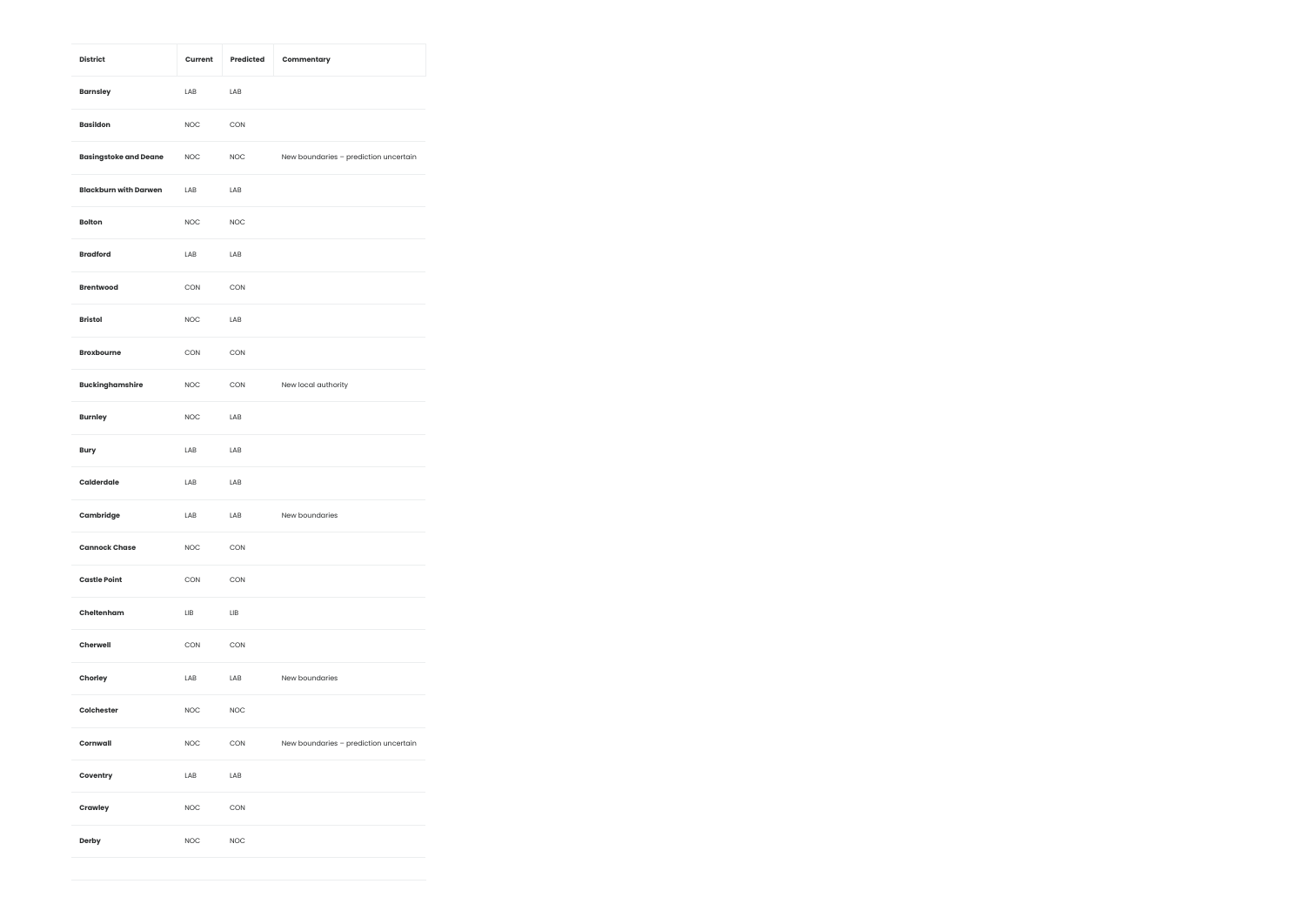| <b>District</b>      | Current     | Predicted   | Commentary                            |
|----------------------|-------------|-------------|---------------------------------------|
| Doncaster            | LAB         | LAB         |                                       |
| Dudley               | <b>NOC</b>  | CON         |                                       |
| Durham               | LAB         | LAB         |                                       |
| Eastleigh            | ЦB          | LIB         |                                       |
| Elmbridge            | <b>NOC</b>  | <b>NOC</b>  |                                       |
| <b>Epping Forest</b> | CON         | CON         |                                       |
| Exeter               | LAB         | LAB         |                                       |
| Fareham              | CON         | CON         |                                       |
| Gateshead            | LAB         | LAB         |                                       |
| Gloucester           | <b>NOC</b>  | CON         |                                       |
| Gosport              | CON         | CON         |                                       |
| Halton               | LAB         | LAB         | New boundaries                        |
| Harlow               | LAB         | <b>NOC</b>  |                                       |
| Hart                 | <b>NOC</b>  | <b>NOC</b>  |                                       |
| Hartlepool           | OTH         | LAB         | New boundaries - prediction uncertain |
| <b>Hastings</b>      | LAB         | LAB         |                                       |
| Havant               | CON         | CON         |                                       |
| Hyndburn             | LAB         | LAB         |                                       |
| Ipswich              | LAB         | LAB         |                                       |
| <b>Isle of Wight</b> | CON         | CON         | New boundaries                        |
| Kingston upon Hull   | LAB         | LAB         |                                       |
| Kirklees             | <b>NOC</b>  | <b>NOC</b>  |                                       |
| Knowsley             | LAB         | LAB         |                                       |
| Leeds                | ${\sf LAB}$ | ${\sf LAB}$ |                                       |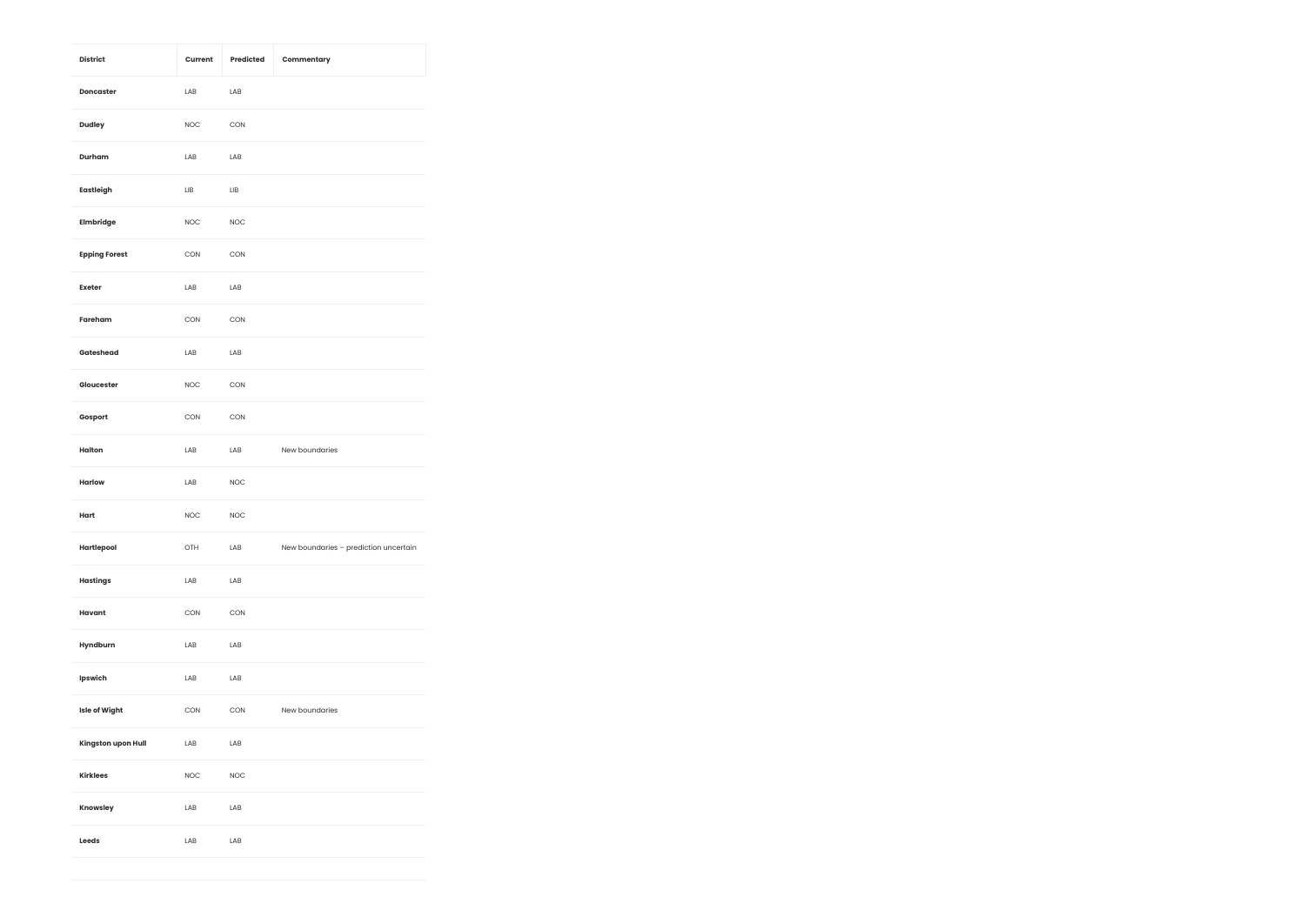| <b>District</b>                | Current     | Predicted  | Commentary          |
|--------------------------------|-------------|------------|---------------------|
| Lincoln                        | LAB         | LAB        |                     |
| Liverpool                      | LAB         | LAB        |                     |
| <b>Maidstone</b>               | <b>NOC</b>  | <b>NOC</b> |                     |
| Manchester                     | LAB         | LAB        |                     |
| <b>Milton Keynes</b>           | <b>NOC</b>  | <b>NOC</b> |                     |
| <b>Mole Valley</b>             | LIB         | LIB        |                     |
| Newcastle upon Tyne            | LAB         | LAB        |                     |
| <b>North East Lincolnshire</b> | CON         | CON        |                     |
| <b>North Hertfordshire</b>     | <b>NOC</b>  | <b>NOC</b> |                     |
| <b>North Northamptonshire</b>  | <b>NOC</b>  | CON        | New local authority |
| <b>North Tyneside</b>          | LAB         | LAB        |                     |
| Northumberland                 | <b>NOC</b>  | <b>NOC</b> |                     |
| <b>Norwich</b>                 | LAB         | LAB        |                     |
| <b>Nuneaton and Bedworth</b>   | <b>NOC</b>  | CON        |                     |
| Oldham                         | LAB         | LAB        |                     |
| Oxford                         | LAB         | LAB        | New boundaries      |
| Pendle                         | <b>NOC</b>  | CON        | New boundaries      |
| Peterborough                   | <b>NOC</b>  | <b>NOC</b> |                     |
| Plymouth                       | LAB         | LAB        |                     |
| Portsmouth                     | <b>NOC</b>  | <b>NOC</b> |                     |
| Preston                        | ${\sf LAB}$ | LAB        |                     |
| Reading                        | LAB         | LAB        |                     |
| <b>Redditch</b>                | CON         | CON        |                     |
| <b>Reigate and Banstead</b>    | CON         | CON        |                     |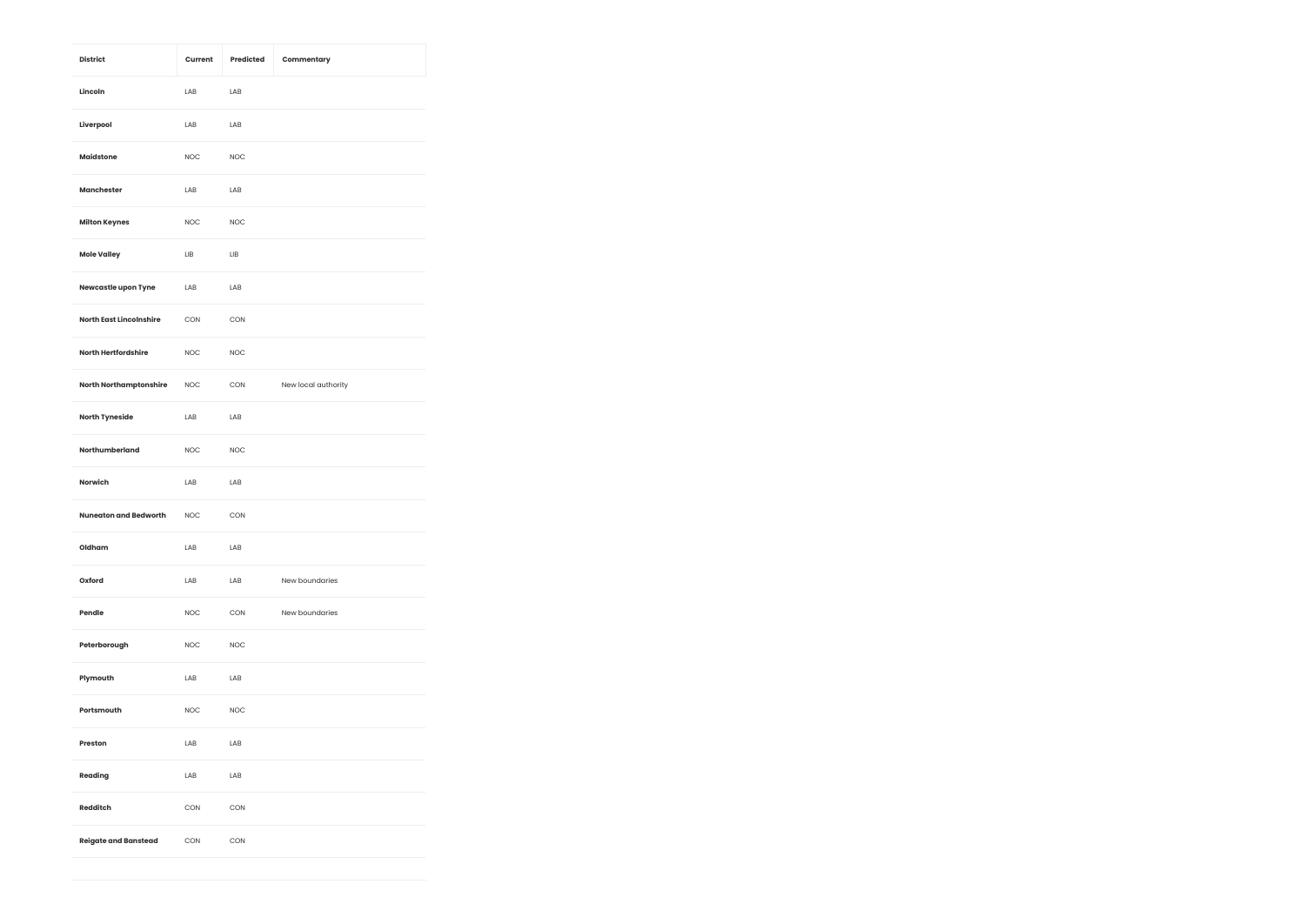| <b>District</b>       | Current    | Predicted  | Commentary                            |
|-----------------------|------------|------------|---------------------------------------|
| Rochdale              | LAB        | LAB        |                                       |
| Rochford              | CON        | CON        |                                       |
| Rossendale            | LAB        | LAB        |                                       |
| Rotherham             | LAB        | LAB        | New boundaries                        |
| Rugby                 | CON        | CON        |                                       |
| Runnymede             | CON        | CON        |                                       |
| Rushmoor              | CON        | CON        |                                       |
| Salford               | LAB        | LAB        | New boundaries                        |
| Sandwell              | LAB        | LAB        |                                       |
| Sefton                | LAB        | LAB        |                                       |
| Sheffield             | LAB        | LAB        |                                       |
| Shropshire            | CON        | CON        |                                       |
| Slough                | LAB        | LAB        |                                       |
| Solihull              | CON        | CON        |                                       |
| <b>South Tyneside</b> | LAB        | LAB        |                                       |
| Southampton           | LAB        | LAB        |                                       |
| Southend-on-Sea       | <b>NOC</b> | <b>NOC</b> |                                       |
| <b>St Albans</b>      | <b>NOC</b> | LIB        |                                       |
| <b>St Helens</b>      | LAB        | LAB        |                                       |
| Stevenage             | LAB        | LAB        |                                       |
| Stockport             | <b>NOC</b> | <b>NOC</b> |                                       |
| Stroud                | <b>NOC</b> | <b>NOC</b> | New boundaries - prediction uncertain |
| Sunderland            | LAB        | LAB        |                                       |
| Swindon               | CON        | CON        |                                       |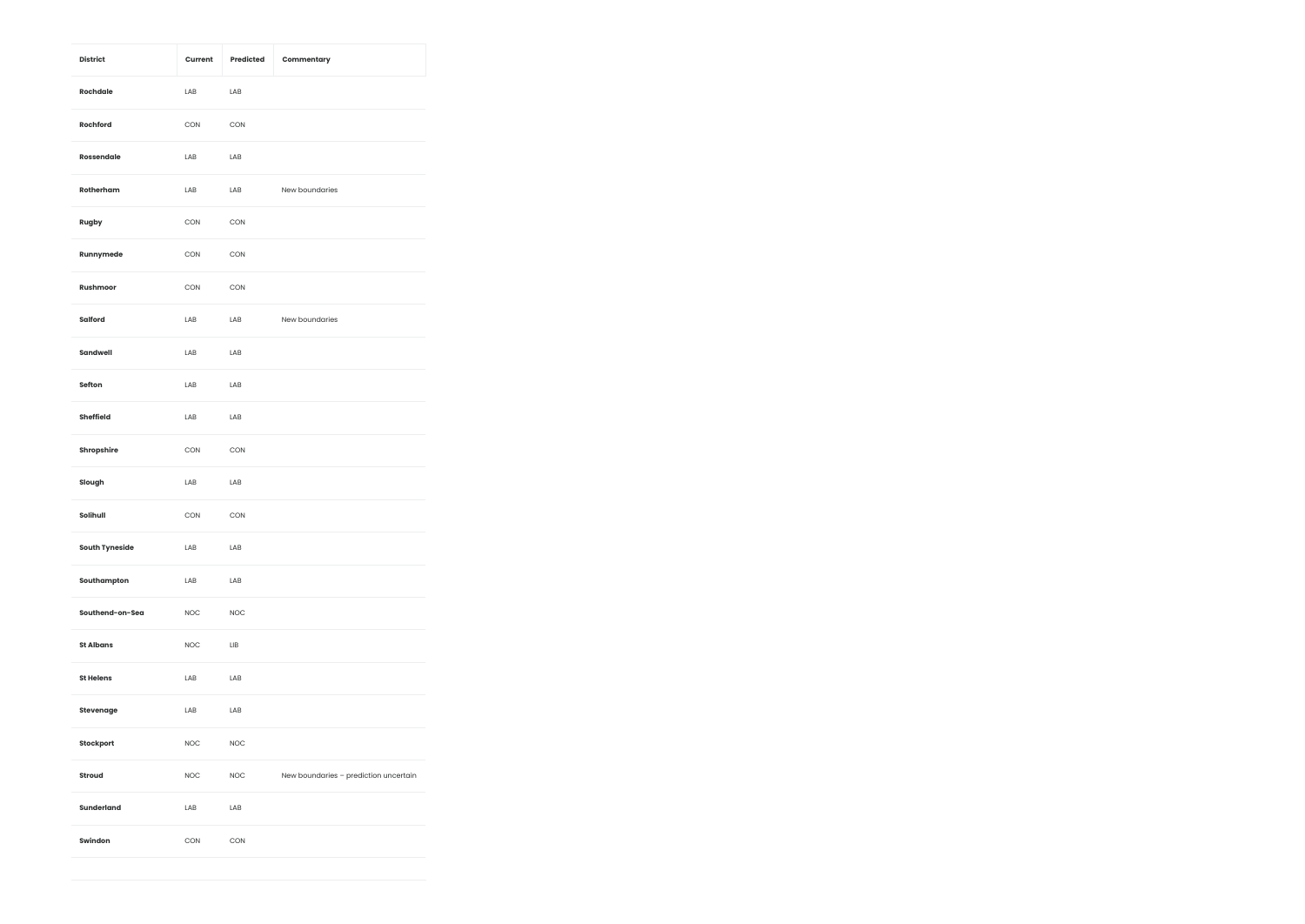| <b>District</b>              | Current    | Predicted  | Commentary          |
|------------------------------|------------|------------|---------------------|
| Tameside                     | LAB        | LAB        |                     |
| Tamworth                     | CON        | CON        |                     |
| Tandridge                    | <b>NOC</b> | <b>NOC</b> |                     |
| <b>Three Rivers</b>          | ЦB         | LIB        |                     |
| Thurrock                     | CON        | CON        |                     |
| <b>Trafford</b>              | LAB        | LAB        |                     |
| <b>Tunbridge Wells</b>       | CON        | CON        |                     |
| Wakefield                    | LAB        | LAB        |                     |
| Walsall                      | CON        | CON        |                     |
| Warrington                   | LAB        | LAB        |                     |
| Watford                      | LIB        | LIB        |                     |
| <b>Welwyn Hatfield</b>       | <b>NOC</b> | <b>NOC</b> |                     |
| <b>West Lancashire</b>       | LAB        | LAB        |                     |
| <b>West Northamptonshire</b> | <b>NOC</b> | CON        | New local authority |
| <b>West Oxfordshire</b>      | CON        | CON        |                     |
| Wigan                        | LAB        | LAB        |                     |
| Wiltshire                    | CON        | CON        | New boundaries      |
| Winchester                   | LIB        | LIB        |                     |
| Wirral                       | <b>NOC</b> | LAB        |                     |
| Woking                       | <b>NOC</b> | <b>NOC</b> |                     |
| Wokingham                    | CON        | CON        |                     |
| Wolverhampton                | LAB        | LAB        |                     |
| Worcester                    | <b>NOC</b> | <b>NOC</b> |                     |
| Worthing                     | CON        | CON        |                     |